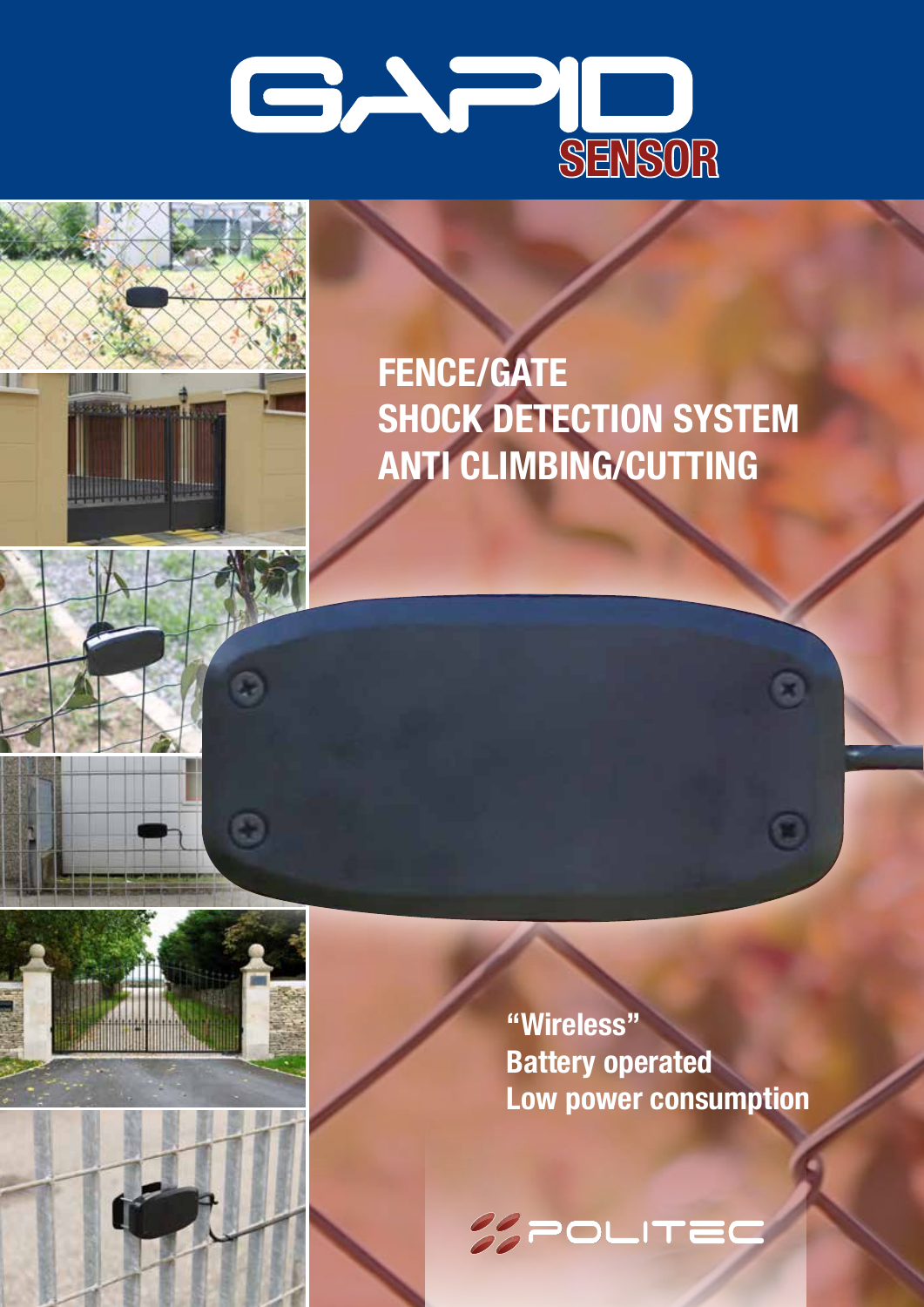

GAPID is a MEMS sensor, which provides accurate detection of a fence intrusion by measuring acceleration, tilt, shock and vibration. Each unit has 6 pre-set functions and 3 functions of self-learning, anti-tamper removal cover, shockproof case, IP66, battery operated or supplied 8 - 30VDC, GAPID represents the latest evolution and innovation in field of perimeter protection.

> **Stand alone sensor Effective perimeter protection for fences + gates**

# **APPLICATION**

GAPID is a sensor suitable for the protection of:

- Garden netting and fences
- 
- Windows
- Garages

## **OPERATION**

Operating range up to 15 sq.m. Easy set-up Buzzer and LEDs for adjustment and calibration Alarm and relay output (free contact)





### For application on

| 1 Light Metallic Grid                     |
|-------------------------------------------|
| 2 Rigid Grid \Thick                       |
| <b>3 Garden Netting Not Welded</b>        |
| <b>4 Welded Garden Netting</b>            |
| 5 Wall\Railings - Anti Breakthroughs      |
| 6 Windows                                 |
| <b>SELF-LEARNING</b>                      |
| <b>7 Self-learning for Alarm</b>          |
| 8 Self-learning for Disqualification      |
| 9 Self-learning for Spontaneous Vibration |
| <b>RESET</b>                              |
| 0 Reset                                   |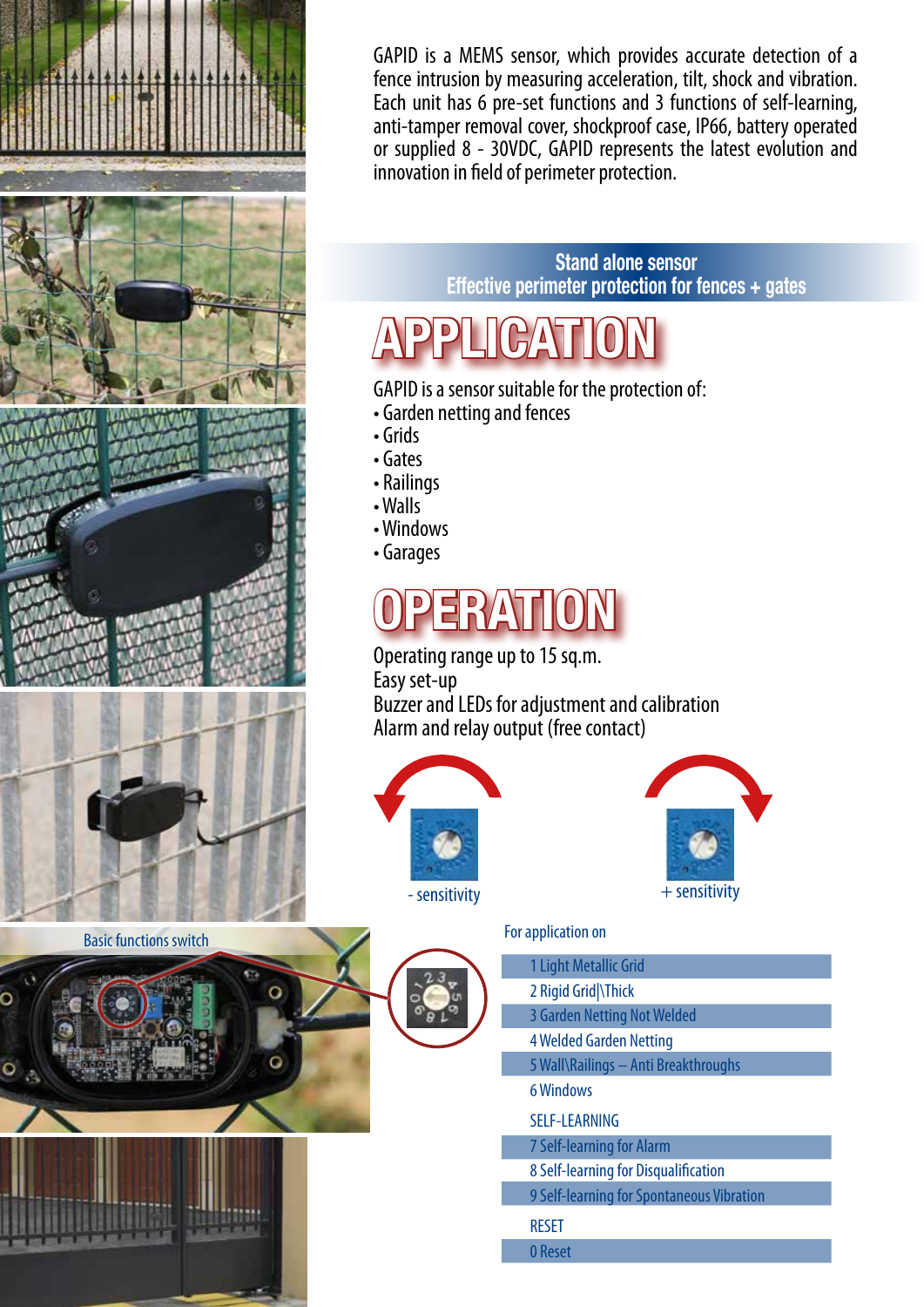Gapid consists of a solid steel rear plate and a durable polycarbonate body, all provided with screws. The connecting cable (2m, 4m or 6m) is shielded and UV resistant. Gapid is equipped with tamper and a trimmer for sensitivity adjustment.

G

G

BATTERY 3,6V -2,7Ah  $\circ$ ö. WIRELESS RADIO TRANSMITTER

 $\odot$ 

G

**JUNCTION BOX**

Gapid is IP66 rated and is suitable for all external environments. It has terminals for balancing or double balancing of zones / tamper.